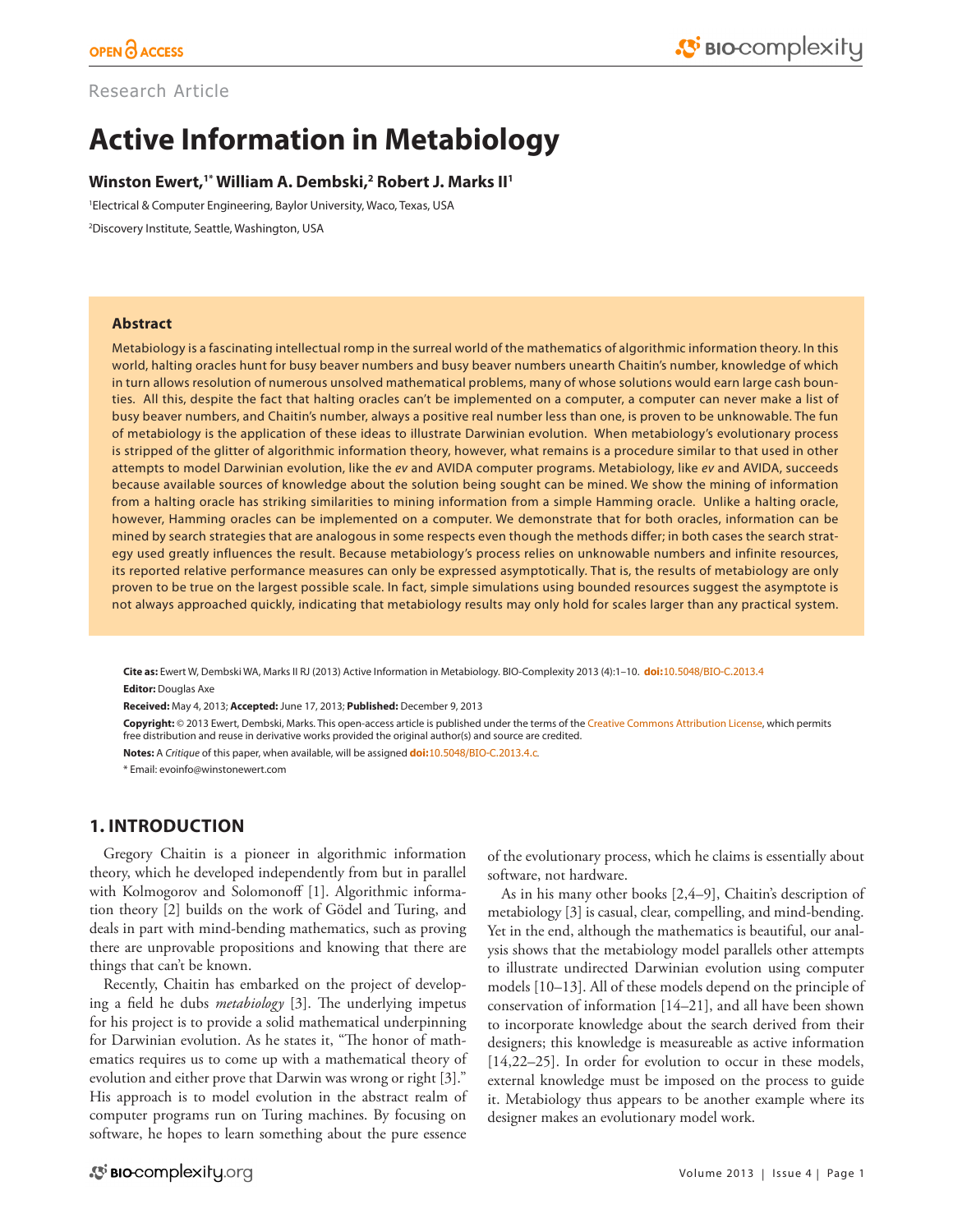# **2. ALGORITHMIC INFORMATION THEORY**

Before undertaking a description of metabiology, some foundational ideas from algorithmic information theory need to be established. Outlined below are some of the concepts and terms Chaitin uses.

## **2.1 The Halting oracle.**

Chaitin's model makes use of a hypothetical machine that can produce answers to the Turing Problem. Turing's halting problem [1,26] can be stated simply:

Given an arbitrary computer program *X*, there is no meta-computer program, *Y*, able to analyze *X* that can announce whether or not, when run, *X* will stop or run forever. A hypothetical device capable of solving the halting problem is dubbed a *halting oracle.* 

Turing showed that writing a halting program Y is not possible, using the following logic:

There are a countably infinite number of Turing machine programs. Each possible program can therefore be indexed using a positive integer. We arrange all these programs in a list starting with the smallest. The  $p<sup>th</sup>$  program is appropriately labeled as an integer p. Let  $H(p,i)$  be a halting oracle program that decides if a program p with input i, written  $p(i)$ halts or not.  $H(p,i)$  outputs a 1 if the program  $p(i)$ halts and 0 if it doesn't. Like programs, all possible inputs can be ordered and assigned an integer number, in this case i. Then, consider the program:

```
function N(p) {
   if (H(p,p) == 1) {
      while (1 == 1) {
 } 
    } 
    return 0; 
}
```
Given a program  $p$ , this program outputs a 0 when  $p(p)$  doesn't halt, and runs forever in a while loop if the program  $p(p)$  halts. What, then, of the program *N*(*N*)? In this case, the program is analyzing itself to see whether or not it will halt. The results are contradictory. If  $H(N,N) = 1$  in the program, we get stuck in the while loop forever. But  $H(N,N) =$ 1 means the program *N*(*N*) halts. This is a contradiction. Likewise, if  $H(N,N) = 0$  in the program, a zero is printed and the program stops. But *H*(*N*,*N*) = 0 means the program *N*(*N*) doesn't halt. Another contradiction. Thus, the assumption that there is a halting program *H*(*p*,*i*) that works for all p and i has been proven false.

If the Church-Turing thesis [1] is true, halting oracles do not exist. Conversely, if halting oracles do exist, all open problems in math requiring a single counterexample to disprove them could be solved. A commonly used example is *Goldbach's conjecture*, which hypothesizes that all even numbers greater than two can be written as the sum of two primes. Instances include 10  $= 7+3$ ,  $1028 = 1021+7$ , and  $143,142 = 71,429+71,713$ . Goldbach's conjecture has eluded proof since its proposal in the 18<sup>th</sup> century.

Suppose a program *X* can be written to test each even number sequentially to see if it were the sum of two primes. If a counterexample is found, the program stops and declares "I have a counterexample!" Otherwise, the next even number is tested. If Goldbach's conjecture is true, the program will run forever.

If a halting oracle existed, we could feed it *X*. If the halting oracle says "this program halts," Goldbach's conjecture is disproved. A counterexample exists. If the halting oracle says, "This program never halts," then Goldbach's conjecture is proven! There exists no counterexample.

 There are numerous other open problems in mathematics that could be proven or disproven if we had a halting oracle, including the question of the existence of an odd perfect number and the Riemann hypothesis. Many of these problems have substantive cash prizes for those able to solve them!

Metabiology uses the halting oracle in its modeling of Darwinian evolution. Chaitin accurately calls the halting oracle a "mathematical fantasy" [3]. A computer tool proven not to exist is admittedly at the outset an obvious major strike against a theory purporting to demonstrate reality.

## 2.2 Prefix-free programs<sup>1</sup>

In order to execute a program, it has to be written in a language or code. Within algorithmic information theory, these codes are typically assumed to be prefix-free. If a computer language uses prefix-free code, then no computer program can be a prefix of another program. For example, suppose that the bit stream  $B = 000 111 000$  is a program in a prefix-free language. Then any other programs starting with 000111000 are not allowed. Thus, 000 111 000 **1** = *B* **1** and 000 111 000 **100 101** = *B* **100 101** cannot be computer programs in this language.

This is illustrated in Figure 1 where a binary tree is shown. The tree begins with a zero and a one and begins branching. Some of these branches end with blocks, called *leaves* of the tree. These leaves are binary strings corresponding to prefixfree computer codes. The example shown in Figure 1 is very simplistic. Trees of actual prefix-free computer codes will be enormous with leaves containing thousands of bits.

## **2.3 Busy beaver numbers**

All evolutionary processes seek increased fitness. In metabiology, fitness is found through seeking busy beaver numbers. The meaning of "busy beaver number" is understood in the context of the following question: For a Turing machine with *N* states that utilizes only zeros and ones, what program will output the largest number? This program is dubbed the *busy beaver program* and the number output is the busy beaver number. As *N* increases, the *busy beaver number* cannot get smaller.

<sup>1</sup>Prefix-free programs are also called *self-delimiting programs* [1].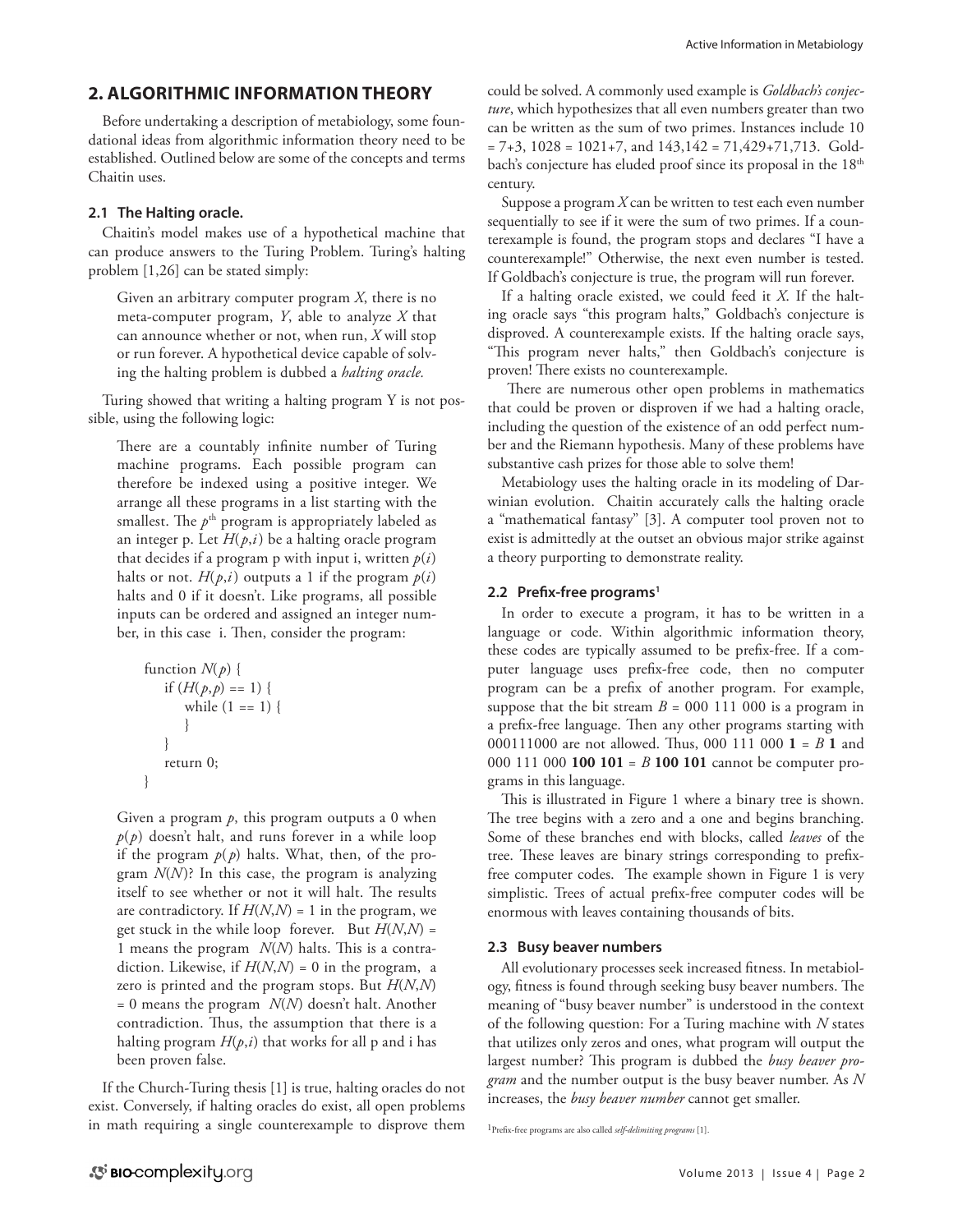

Figure 1: An illustration of a binary tree whose leaves correspond to prefix-free computer codes. The marked leaves correspond to programs that halt. [doi:10.5048/BIO-C.2013.4.f1](http://dx.doi.org/10.5048/BIO-C.2013.4.f1)

Generating larger and larger numbers is not difficult in general. For example, a program can be improved by construction of a new program that runs the original program and adds one to the result. This new program will be slightly longer than the old program. Without imposition of any stop criterion, the search for ever-increasing numbers as *N* increases requires unbounded computational resources. This increase is enormous in the search for busy beaver numbers.

Although not apparent on first viewing, there is a relationship between busy beaver numbers and the halting problem. Metabiology uses a variation of the busy beaver number, called *BB*(*K* ), the largest number able to be output by a program of length *K* bits before the program halts. To understand the relationship between *BB*(*K* ) and the halting problem, consider the following scenario: We have a program *P* and we want to determine whether or not it will halt. We can define another program, *P'*, which executes *P* and then outputs how long it took to run *P.* If we knew *BB*(*K* ), where *K* is the length of *P'*, we would know the longest running time *P* could take. If *P* took longer than that to run, we would know that *P* would never finish. Thus being able to determine the *BB*(*K* ) would be equivalent to having a halting oracle.

## **2.4 Chaitin's number**

Some of the prefix-free computer programs in Figure 1 halt and some do not. We can assign a weight to each program, 2*−l*  for each program where *l* is the length of the program. Chaitin's number asks, what is the total weight of all programs that halt? [8]:

$$
\Omega = \sum_{\text{all } p \text{'s that halt}} 2^{-\ell_p}.
$$
 (1)

Due to Kraft's Inequality [1], we know this to be between zero and one. Chaitin's number has remarkable properties, prompting a leading textbook in information theory to dub it "Chaitin's mystical, magical number" [1]. Since Chaitin's number requires knowledge of whether or not a program halts, and halting oracles do not exist, Chaitin's number is unknowable even though it exists.

Metabiology is indirectly related to Chaitin's number and its use in finding busy beaver numbers. Let  $p$  be the index of a prefix-free code and let the length of the code be  $\ell_p$  bits. If we run all programs of length *L* or less for *L* steps, some of the

# S BIO-complexity.org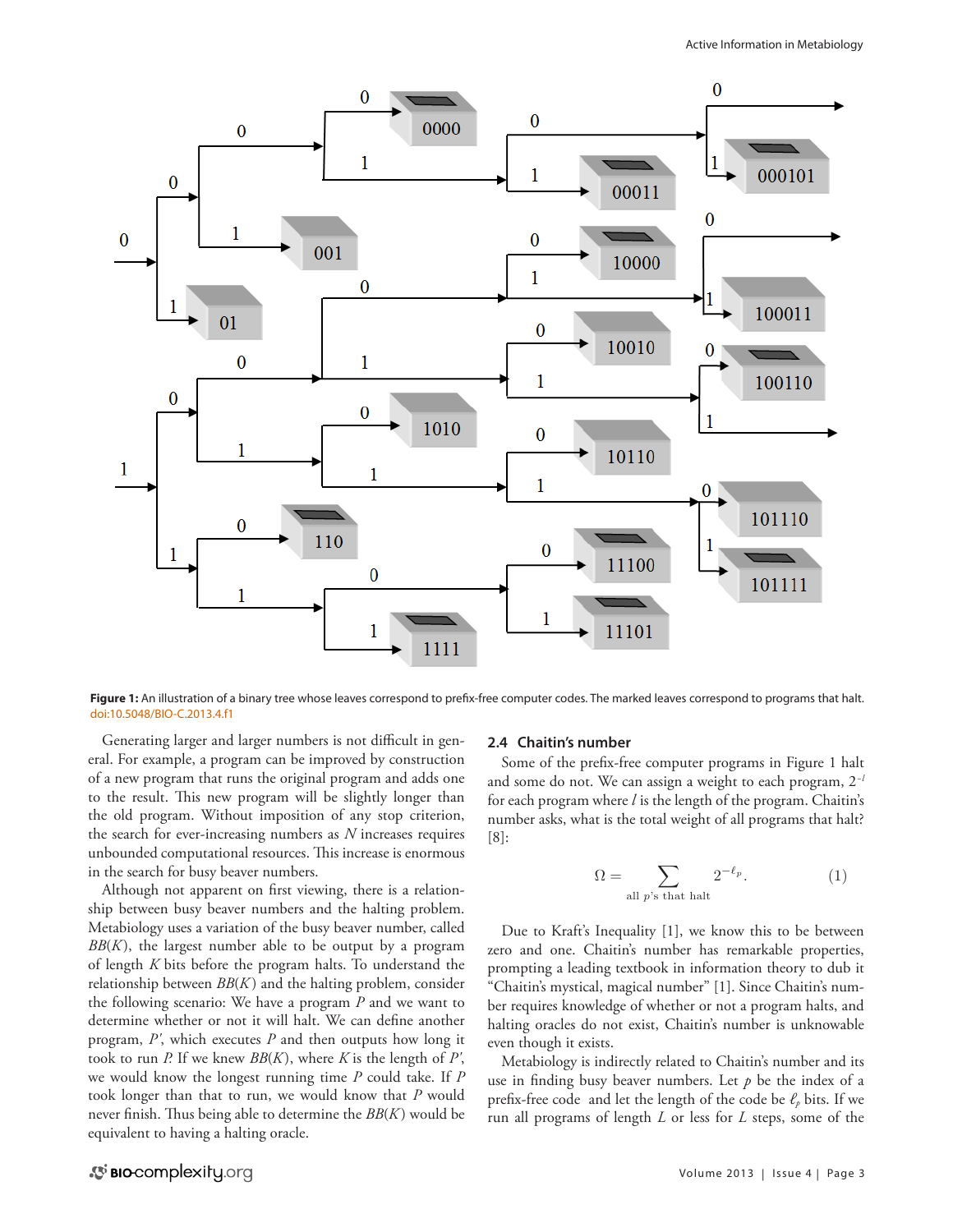programs will stop. We can look at all of these programs and compute:

$$
\Omega_L = \sum_{\text{all } p \text{'s not more than } L \text{ bits that}} 2^{-\ell_p}.
$$
 (2)

Compare this with Chaitin's number in (1). We are summing over only short programs, each of which has been run for only *L* steps. Clearly, then,  $\Omega_L < \Omega$ . But, as  $L \rightarrow \infty$ , all programs will have been run for enough steps for them to halt and  $\Omega_L \rightarrow \Omega$ .

## **2.5 Big O notation**

Big **O** notation describes the limiting behavior of a function when the argument grows unbounded. For example, if  $y = 3e^x$  $+x^3 + 4$ , then  $\mathbf{O}(y) = e^x$ . Thus, for *x* large enough, the  $e^x$  term will eventually dwarf the other terms and, eventually, the other terms will become insignificant in their contributions to the numerical value of *y*.

## **3. ANALYSIS**

In metabiology, in contrast with many other proposed models of evolution, there is no artificially imposed fitness function or artificially designed fitness landscape. Rather, metabiology's landscape flows from the mathematical structure of Turing machine programs. Using the mathematical construct of busy beaver programs, metabiology does not undertake to assist the evolutionary process directly, as many other evolutionary models have done. Rather, metabiology asks whether busy beaver programs can be found by evolving computer programs. While this may seem straightforward on the surface, we note that although mathematics is replete with other number-theoretic landscapes, *e.g.* prime numbers, perfect numbers and twin primes, we are aware of none as exotic as busy beaver numbers.

In order to seek the above-described *busy beaver numbers,*  metabiology evolves programs that output very large numbers. These numbers grow faster than any computable function. Chaitin shows that, if they could be written, his programs would produce large numbers very quickly [1,3,27]. But in order to do so, Chaitin's model uses a halting oracle, busy beaver numbers and limitless resources, things that do not exist in reality, or are unknowable, or are unbounded. Because metabiology programs have unbounded length and can run for an unbounded amount of time, the unboundedness essentially undermines the creativity required to solve the large-number problem. With unbounded resources and unbounded time, one can do most anything. One can also quickly exceed the computational resources of the known universe [14,28].

Despite use of these extraordinary tools in its working, metabiology follows other models of evolution that we have analyzed. In particular, the halting oracle is a source of design knowledge. Chaitin rightly states, "[The halting oracle] is where all the creativity is really coming from in our program [3]."

Like gold ore from the side of a mountain, sources of information can be mined from oracles with varying degrees of efficiency. One can mine gold ore with a teaspoon, a shovel, a backhoe, or sophisticated machinery optimized for mining gold ore. Metabiology mines the halting oracle for information using three different methods.

For purposes of comparison and illustration, we'll start by analyzing a Hamming oracle, which is conceptually much simpler than the halting oracle, and show how it can be mined for information using different tools. Then we will show that the methods of mining both the halting and Hamming oracles have striking similarities.

## **3.1 Mining information from a Hamming oracle**

The Hamming distance between two strings of bits is equal to the number of places the two strings differ, e.g., the Hamming distance between 000 111 000 and 110 110 000 is three. A Hamming oracle has a secret, unknown, binary string of *L* bits, and our job is to guess what it is. We present a string of bits to the Hamming oracle and, without specifying the location of differing bits, the oracle tells us the Hamming distance between our guess and the hidden number. The smaller the Hamming distance, the closer we are to knowing the hidden bit sequence.

The information to be mined is the bit sequence hidden in the Hamming oracle. There are a number of ways to repeatedly query the Hamming oracle to do this; below, we discuss three [29]. We evaluate each algorithm in terms of how many queries each takes to find the bit sequence. The smaller number of queries, the better the algorithm.

*Blind search* (poor). The Hamming oracle has the ability to specify whether or not a randomly chosen sequence is correct or not. We choose a bit sequence at random and see if the Hamming distance is zero. If it is, we have found the phrase. If it isn't, another phrase is randomly chosen. The process is repeated until there is a success. This is a repeated Bernoulli trial with probability of success 2*−L*. The expected number of queries to achieve success is:

$$
\overline{Q} = 2^L \tag{3}
$$

*Evolutionary ratchet search or stochastic hill climbing* (good). Here's a better approach that gets to the solution with fewer queries. We begin by choosing an arbitrary string of ones and zeros and present the string to a Hamming oracle. This is dubbed the candidate solution.

a. Choose a bit at random from the string and flip it. If the bit is a zero, we make it a one and, if a one, make it a zero.

b. If the Hamming distance is smaller than before, replace the candidate solution with the new string. Otherwise, retain the older candidate solution.

c. Go to step *a* and repeat until the Hamming distance is zero, in which case the candidate solution is the final solution.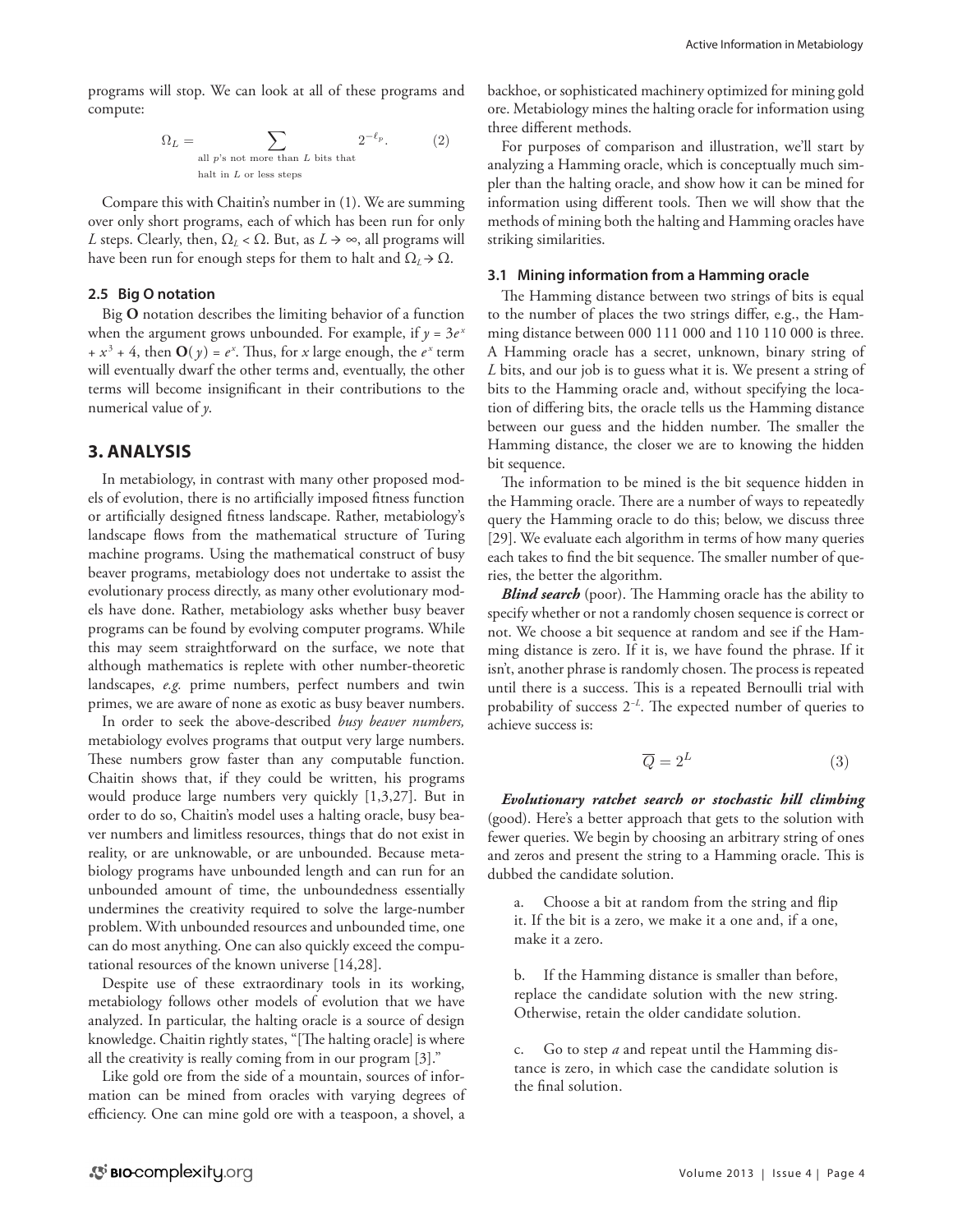| <b>Results</b> | Hamming             |        |                 | <b>Halting Oracle</b> |                                                                 |                |
|----------------|---------------------|--------|-----------------|-----------------------|-----------------------------------------------------------------|----------------|
|                |                     | Q      | $I_{\boxplus}$  |                       | Q                                                               | $I_{\boxplus}$ |
| Poor           | <b>Blind Search</b> | $2^L$  | $rac{L}{2^L}$   | "Exhaustive Search"   | $2^L$                                                           | $rac{L}{2^L}$  |
| Good           | Ratchet Search      | $LH_L$ | $\frac{1}{H_L}$ | "Random Evolution"    | $\mid L^2 \leq Q \leq L^3 \mid \frac{1}{L} > Q > \frac{1}{L^2}$ |                |
| <b>Better</b>  | Bit-Flip            | L      | 1               | "Intelligent Design"  | L                                                               |                |

Figure 2. Comparison of three ways each to use the Hamming and the halting oracles in a search for a binary string. See the text for definitions. The value given for metabiology's "random evolution" requires interpretation in big **O** notation, which is read "on the order of." **O***(L2 )* means "on the order of *L2* " (See Section 2.6). Values for *Q* and *I*� should be interpreted correspondingly. [doi:10.5048/BIO-C.2013.4.f2](http://dx.doi.org/10.5048/BIO-C.2013.4.f2)

This algorithm will take fewer queries than the blind search. The expected number of queries to a success when we start with a Hamming distance of *L* is [14]:

$$
\overline{Q} = L H_L \tag{4}
$$

where the *L*<sup>th</sup> harmonic number is:

$$
H_L = \sum_{n=1}^{L} \frac{1}{n} \tag{5}
$$

As *L* increases,  $LH_L \rightarrow L \ln L$ , so the query count in Equation 4 is significantly lower than for the blind search in Equation 3.

*Sequential bit-flipping* (better). The blind search described above makes no use of changes to the Hamming distance from query to query. The ratchet search, a form of evolutionary computing, does make use of changes in the Hamming distance, whether it is increasing or decreasing. We now show that sequential bit-flipping performs even better than the ratchet search.

The search begins with an initialization presented to the Hamming oracle. The Hamming distance is recorded. Bits are flipped sequentially one at a time starting with the leftmost bit and finishing with the rightmost bit.

a. If the Hamming distance is larger, the bit before the flip was the correct bit.

b. If the Hamming distance is smaller, then the flipped bit is the correct bit.

In either case, the identity of the bit is now known. We freeze this bit into place and proceed to a like examination of the next adjacent bit. The process is repeated until the Hamming distance goes to zero. Each query to the Hamming oracle thus reveals one bit of information about the unknown binary string. A total of *L* queries or less is required.

There exist even better ways to mine information from a Hamming oracle. For example, none of the searches here uses the actual numerical values provided by the Hamming oracle to choose the next query. The best possible search can be found by  $\overline{Q} = L H_L$  (4) a search-for-the-search [30], which Ewert *et al.* [29] have done for a more general (non-binary) Hamming oracle.

The three different searches for mining information from a Hamming oracle described above are summarized in Figure 2. The efficiency of a search algorithm can be measured using *active information per mean query* [14]. The *endogenous infor-*<sup>n</sup> (5) *mation*, *I*Ω, measures the difficulty of solving a problem when no information is known about the problem. Finding each element in a binary string of length *L* has an endogenous infored mation of approximately  $I_{\Omega} = L$  bits. The mean query count mation of approximately  $I_{\Omega} = L$  bits. The mean query count<br> $\overline{Q}$  in Figure 2 thus allows immediate evaluation of the active information per mean query as:

$$
I_{\mathbb{H}} = \frac{I_{\omega}}{\overline{Q}}\tag{6}
$$

## **3.2 Mining information using a halting oracle**

Metabiology uses a *halting oracle* to mine information. Despite the fact that a halting oracle differs significantly from a Hamming oracle, both oracles can be mined in similar ways to seek identification of an unknown bit stream. Just as the Hamming oracle could be mined in three ways (described above), metabiology mines the halting oracle to search for busy beaver numbers in three ways. The different algorithms are dubbed:

- Exhaustive Search (poor)
- • Random Evolution (good)
- • Intelligent Design (better)

In metabiology, fitness is measured by comparing the number a program outputs to the busy beaver number *BB*(*K* ). We here compare three ways to mine information from the halting oracles and show that some are better than others.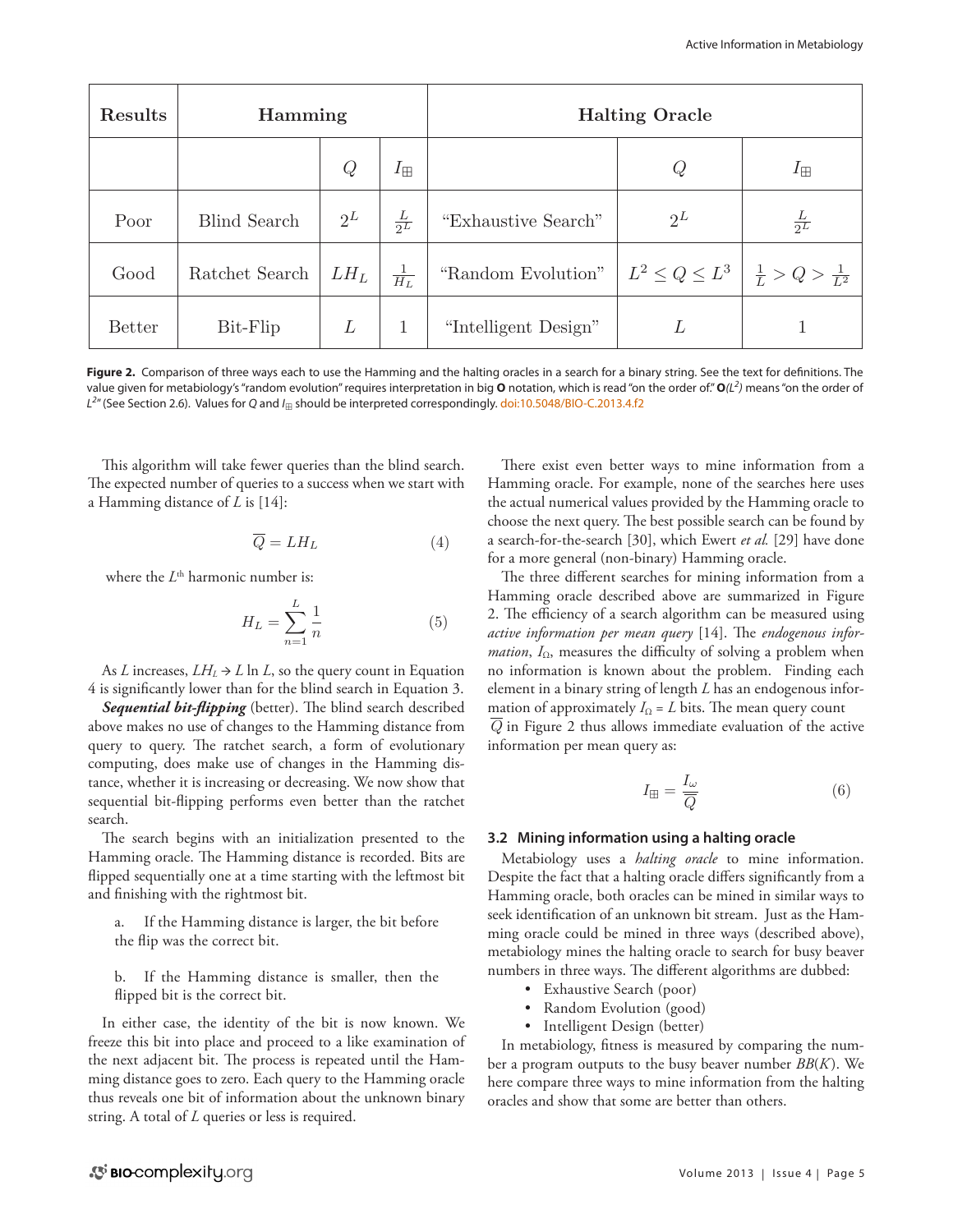

Figure 3. Interval halving in the "intelligent design" version of metabiology. [doi:10.5048/BIO-C.2013.4.f3](http://dx.doi.org/10.5048/BIO-C.2013.4.f3)

*Exhaustive search* (poor). For exhaustive search, a computer program is chosen at random and its performance evaluated. The computer program is chosen by flipping a coin. With reference again to Figure 1, a fair coin is repeatedly flipped until we reach a leaf on the tree. With  $H = 1$  for heads and  $T = 0$  for tails, a flip sequence of TTTHTH gives the program 000101 which is the program in the upper right corner of Figure 1. The randomly chosen program is presented to the halting oracle. If the program doesn't halt, we start afresh flipping the coin to choose another program at random. If the program does halt, we run it and count the number of steps before the program halts. The coin flipping is repeated again and again. Each time we find a program that halts we run it and the number of steps is counted. When a program runs for more steps that have previously been tallied, the new program replaces the old as the best. The expected number of queries for the halting oracle to find the busy beaver number for program with a length of *L* bits is:

$$
\overline{Q} = \mathbf{O}(2^L) \tag{7}
$$

*Metabiology's "random evolution"* (good). Anyone who has written computer code knows that small changes in the code can disable function. If a computer program puts out a large number, then flipping a few bits in the code can result in drastically different performance. The fitness landscape of programs that produce large numbers by binary strings is therefore far from smooth. The specific form of the evolutionary ratchet search (stochastic hill climbing) and the bit-flipping searches we describe above for the Hamming oracle will therefore not be effective for searching among different computer programs. Chaitin, however, comes up with a clever alternative evolutionary ratchet search for extracting large number generators from the halting oracle.

For "random evolution" in metabiology, the random initialization identifies a program, *p*, that will halt and generate an output. The algorithm steps are:

a. Choose another computer program, *M*, by flipping a coin.

b. The randomly chosen program, *M*, will use as input the binary string of the *p* computer program. To find out whether the program *M* with input *p* does or not stop, we use the halting oracle.

- If the program doesn't halt, we go back to step a.
- • If the program does halt, we run it and observe the output *p'*.

c. If the string of bits *p'* is determined by a halting oracle to be a program that stops, we run it. If the program outputs a longer number than *p*, we reassign  $p = p'$ . In all other cases, we keep  $p$  as is.

#### d. Go to step a for the next iteration.

Because of the ratchet feature, each query will result in equal  $\overline{Q} = \mathbf{O}(2^L)$  (7) or better fitness values. Eventually, busy beaver numbers will emerge. Remarkably, Chaitin shows that the expected number emerge. Nemarkabiy, Chaitin shows that the expected nun<br>of queries,  $\overline{Q}$ , required by this algorithm for success obeys:

$$
\mathbf{O}(L^2) \le \overline{Q} \le \mathbf{O}(L^3) \tag{8}
$$

In the world of big **O** notation, this can be significantly less than the query count for exhaustive search in Equation 3.

*Metabiology's "intelligent design"* (better). In metabiology, the "intelligent design" search makes the most efficient use of the halting oracle in finding busy beaver numbers. Here is the procedure. We guess a number  $Ω^*$  and ask whether  $Ω^*$  >  $Ω$  or whether  $\Omega^*$  <  $\Omega$ . (We are assured equality doesn't happen when  $\Omega^*$  is rational because  $\Omega$  is irrational.) We write a program X to step through ever increasing values of *L* and keep track of  $Ω<sub>L</sub>$  until  $Ω<sub>L</sub> ≥ Ω<sup>*</sup>$ . If we have guessed  $Ω<sup>*</sup> > Ω$ , then *X* will never halt. We can find this out by submitting *X* to the halting oracle. If the halting oracle says "*X* doesn't halt," it is saying "Your guess of  $\Omega^*$  is too big. Guess a smaller value." A smaller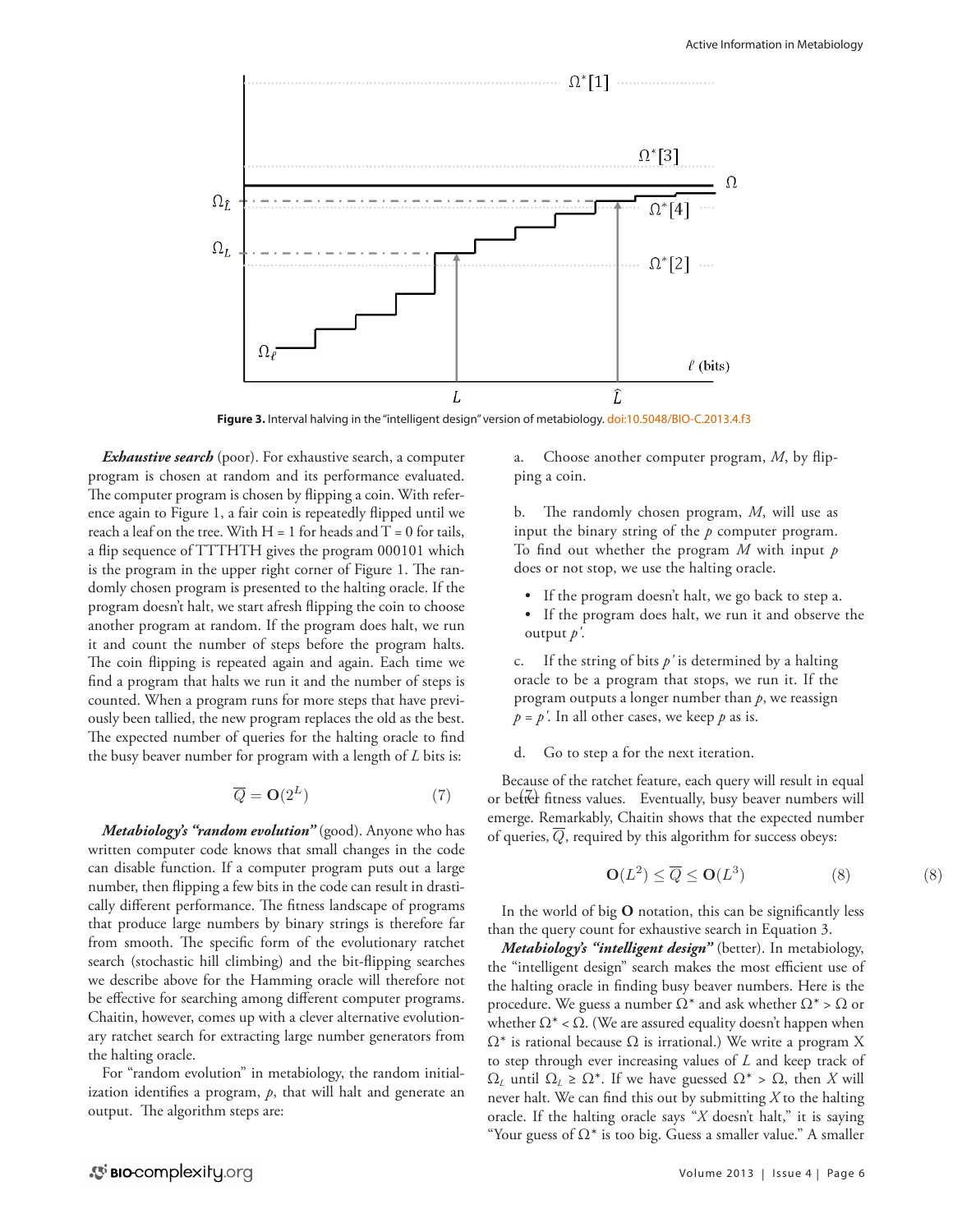value is guessed and the process is repeated. If the halting oracle, on the other hand, says "*X* halts," it is telling you that there is an *L* such that  $\Omega^* \leq \Omega_L \leq \Omega$ .

We could start with one bit programs in the search, but this would be silly. So let's assume we know the shortest program requires *m* bits. So we:

- 1. Run all programs of *m* bits *m* steps and compute Ω*m*,
- 2. Run all *m* and *m* + 1 bit programs for *m* + 1 steps and compute  $\Omega_{m+1}$ ,
- 3. Run all *m*, *m* + 1 and *m* + 2 bit programs for *m* + 2 steps and compute  $\Omega_{m+2}$ ,
- 4. etc.

We keep going until we get an *L* such that  $\Omega_{\nu} \ge \Omega^*$ . We know this will eventually happen because the halting oracle says it will. We can then choose a larger value of  $\Omega^*$  and repeat the process.

An illustration is in Figure 3. A staircase of Ω*ℓ* is shown as a function of  $\ell$  that asymptotically approaches  $\Omega$  as  $\ell \to \infty$ . Our first guess of  $\Omega$  is  $\Omega^*[1]$ . A program X[1] is written to sequentially compute Ω*ℓ* for ever increasing *ℓ* until it equals or exceeds Ω\*[1]. The halting oracle says *X*[1] will never stop. So the estimate needs to be reduced. We choose Ω\*[2] and submit *X*[2] to the halting oracle, which says the program will eventually stop. So we run *X*[2] until we get an  $\ell = L$  such that  $\Omega_L \ge \Omega^*[2]$ .

Once  $Ω<sub>L</sub>$  is found, we know the true value of  $Ω$  lies between  $\Omega_L$ , which we know is too small, and  $\Omega^*[1]$ , which we know is too big. Using interval halving, we next test  $\Omega^*[3]$ , which lies between these two values. This is shown in Figure 3. The program *X*[3] is presented to the halting oracle who responds "This program will never halt." In other words,  $\Omega^*[3]$  is too big. Now we know  $Ω$  lies between  $Ω$ <sub>L</sub> and  $Ω* [3]$ . The intermediate value of Ω\*[4] is chosen and *X*[4] is presented to the halting oracle, which announces the program will halt. Thus, as before, we sequentially evaluate Ω*ℓ*'s until we find an ℓ=*L* ^ where, for the first time,  $\Omega_{\tilde{L}} \ge \Omega^*[4]$ . We now know that the true value of  $\Omega$  lies between  $\Omega_{\hat{L}}$  and  $\Omega^*[3]$ . This interval halving process is repeated to get estimates closer and closer to  $\Omega$ .

Below is pseudocode that does what we just described. For a given value of *Ω*\*, we first find the smallest value of Ω*L* for which  $\Omega_I \leq \Omega^*$ .

```
function OmegaL(\Omega^*) {
    L = m − 1 
    \Omega_L = 0,
    while (\Omega < \Omega^*) {
    L = L + 1 Run all programs of L bits or less for L steps, 
        Compute \Omega_L in (1) using \ell_p's for those
           programs that halted in L steps or less.
```

```
}
return \Omega_L;
```
}

If  $\Omega^*$  >  $\Omega$ , this program will run forever. Thus, before running it, we need to use the halting oracle to find whether or not OmegaL halts.

Recall, however, that the search is not for Chaitin's number Ω, but for busy beaver numbers. The interval-halving process allows us to find the latter. When all the programs *ℓ* bits long have been run for *L* steps ( $\ell > L$ ), some of the programs have stopped and some have not. Of those that have halted, the one that ran the longest is a lower bound to *BB*(*ℓ*). As the intervalhalving search progresses, more and more programs will halt giving better and better estimates of *BB*(*ℓ*). Eventually, the program that generates *BB*(*ℓ*) will halt and we will have our busy beaver number. We will never know when this occurs, but are guaranteed it will as the search continues endlessly into the future. Unbounded time is an assumption in metabiology.

The interval-halving procedure just described is dubbed "intelligent design" by Chaitin. Except for the first few choices of  $\Omega^*$ , the search algorithm is deterministic as is the case with all interval-halving searches.

*Summary.* We compare the results obtained using the different search strategies and the Hamming oracle or halting oracle in Figure 2. For both exhaustive and blind search, both programs require 2*<sup>L</sup>* queries on average. The introduction of either ratchet search or metabiology's "random evolution" greatly decreases the number of expected queries. A more finely tuned algorithm such as bit-flipping or Chaitin's intelligent design decreases the number of expected queries even more.

Metabiology mines information from a halting oracle, which Chaitin quite properly refers to as its source of creativity. While the same source is used in each case, the three different search strategies mine active information from that source in different ways and with different degrees of efficiency. The poor algorithm requires a large number of queries, and extracts a small amount of active information per query. The good algorithm, based on evolutionary search, takes fewer queries, and extracts more information per query. It makes better use of the available information source. However, the better algorithm, based on a carefully constructed algorithm to extract the information in the most efficient manner possible, uses still less queries. The evolutionary approach does comparatively poorly (see Figure 2). The same is the case for the search strategies using a Hamming oracle: the "evolutionary" ratchet search performs less well than an "intelligent" bit-flip search.

## **3.3 Simulation**

Metabiology works in the theoretical realm of algorithmic information theory, where time and space limitations mean nothing, halting oracles can be used despite not existing, and all that matters is asymptotic behavior described by big **O** notation. A realistic model may behave quite differently. In order to test this, we have simulated a test of metabiology, using something similar to Chaitin's model, but with resource constraints.

To do this, we used the programming language *P"* [31,32]. The language uses four symbols: *R* (which moves the Turing machine tape to the right);  $\lambda$ , which increments the current symbol and moves to the left; and parentheses, "(" and ")" to demarcate a loop: the instructions inside are repeated as long as the symbol under the head of the tape isn't the first symbol. For our purposes, our symbols are limited to  $R$ ,  $\lambda$ , "(", and ")",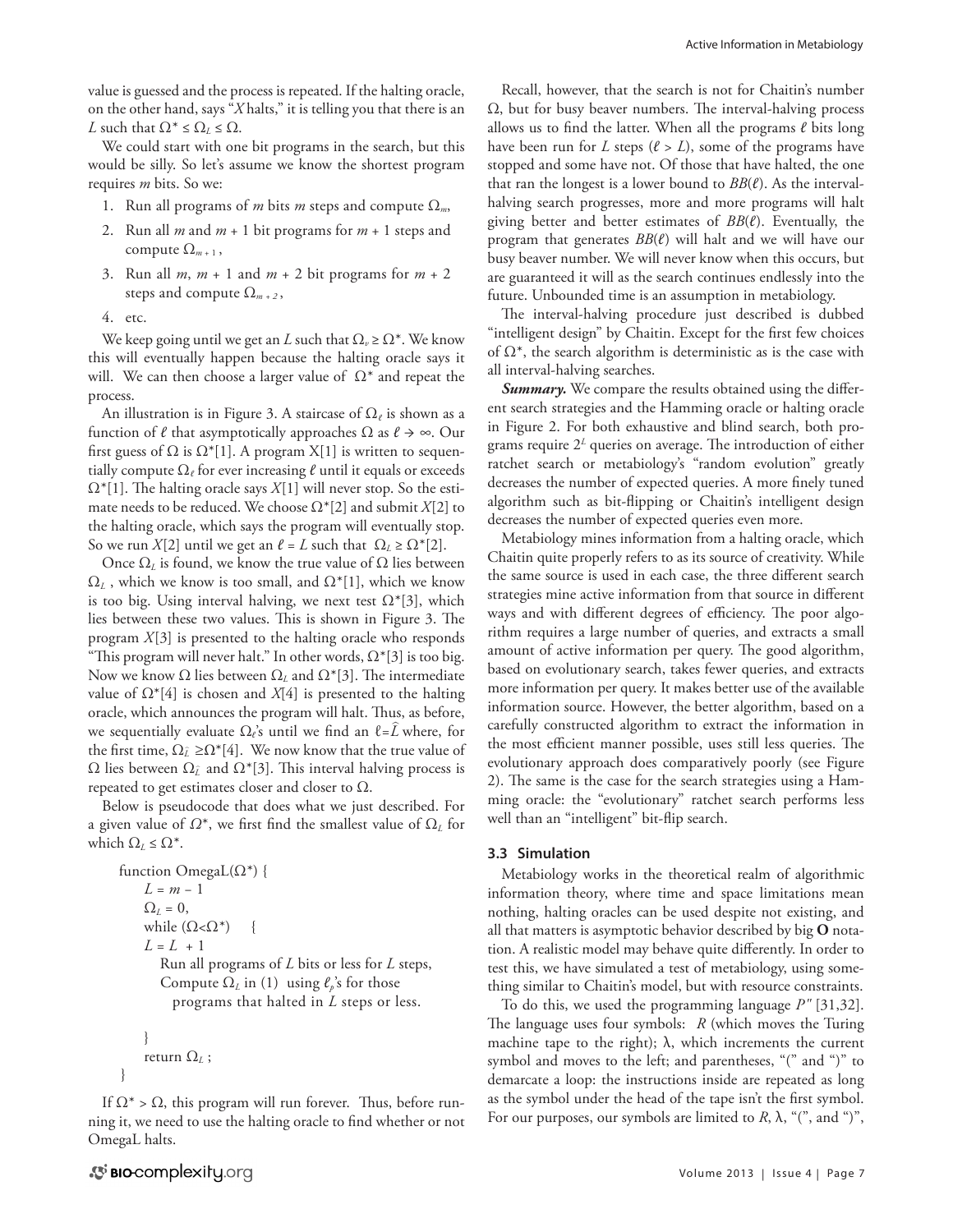

**Figure 4:** Comparison of random evolution and exhaustive search on metabiology. [doi:10.5048/BIO-C.2013.4.f4](http://dx.doi.org/10.5048/BIO-C.2013.4.f4)

where *R* is the first symbol. The programs were executed using a tape with these four symbols so that the programs could naturally be taken as the input and output of other programs.

Since *P"* is a *Turing complete language*, it is possible to create loops which will never terminate. Metabiology solves this problem by using a halting oracle, which we do not have. We approximate this by limiting execution time to 100,000 cycles. Any program executing for longer than that is assumed to be in an infinite loop, and is terminated.

We can generate random programs of various lengths using *P"*. One of the four symbols is repeatedly chosen uniformly. We require every right parenthesis ")" be balanced by a preceding left parenthesis "(" in order for the program to be valid. If ")" is chosen without a balancing "(", the random generation stops instead of adding the symbol. Should the program reach a length of 100,000 it is also stopped.

For random evolutionary search, we start filtering randomly generated programs until we find one that halts. For 10,000 iterations, the current program is fed as input to another randomly generated program. The output is tested, and if it produces a longer output tape than the original, it is accepted; otherwise the previous program is kept.

For exhaustive search, 10,000 random programs were generated and tested. The best of all these programs is reported as the result.

Figure 4 shows the results of the experiment run for 50,000 Monte Carlo iterations, using either the random evolution or the exhaustive search strategy. Contrary to metabiology's performance as suggested by big **O** notation, exhaustive search produces longer programs with higher probability than does

random evolution, when the number of trials are limited. In other words, in this simulation exhaustive search is better than evolutionary search. How can this be? Metabiology's claim that evolution is better than random search only applies asymptotically, under conditions of unlimited resources. Our *P"* model will eventually converge on metabiology's asymptotic result, given additional time. Thus, given enough generations and a large enough limit on execution time, metabiology evolution will beat randomness, but in the short term, metabiology does not demonstrate successful Darwinian evolution.

## **4. CONCLUSION**

#### **4.1 Resources and reality**

Although elegant in conception, metabiology departs from reality because it pays no attention to resource limitations. Metabiology's math obscures the huge amounts of time required for the evolutionary process. The programs can run for any arbitrarily large number of steps. Additionally, programs can be of any length with no penalty imposed for longer programs.

As mentioned, big **O** notation only describes the limiting behavior of a function when the argument grows unbounded. The notation must be interpreted with care. If  $y = 3e^t - e^{1000}$ , then  $\mathbf{O}(y) = e^t$  even though  $3e^t$  will not overtake  $e^{1000}$  in all of recorded history with *t* measured in picoseconds. Furthermore, big **O** does not distinguish between  $y = 3e^t$  and  $y = 10^{100000}e^t$ . This means that huge costs that are not apparent from results presented in big **O** notation are hidden in the analysis of metabiology. If we take these into account, we see that running a program for the number of steps indicated in Figure 3, requires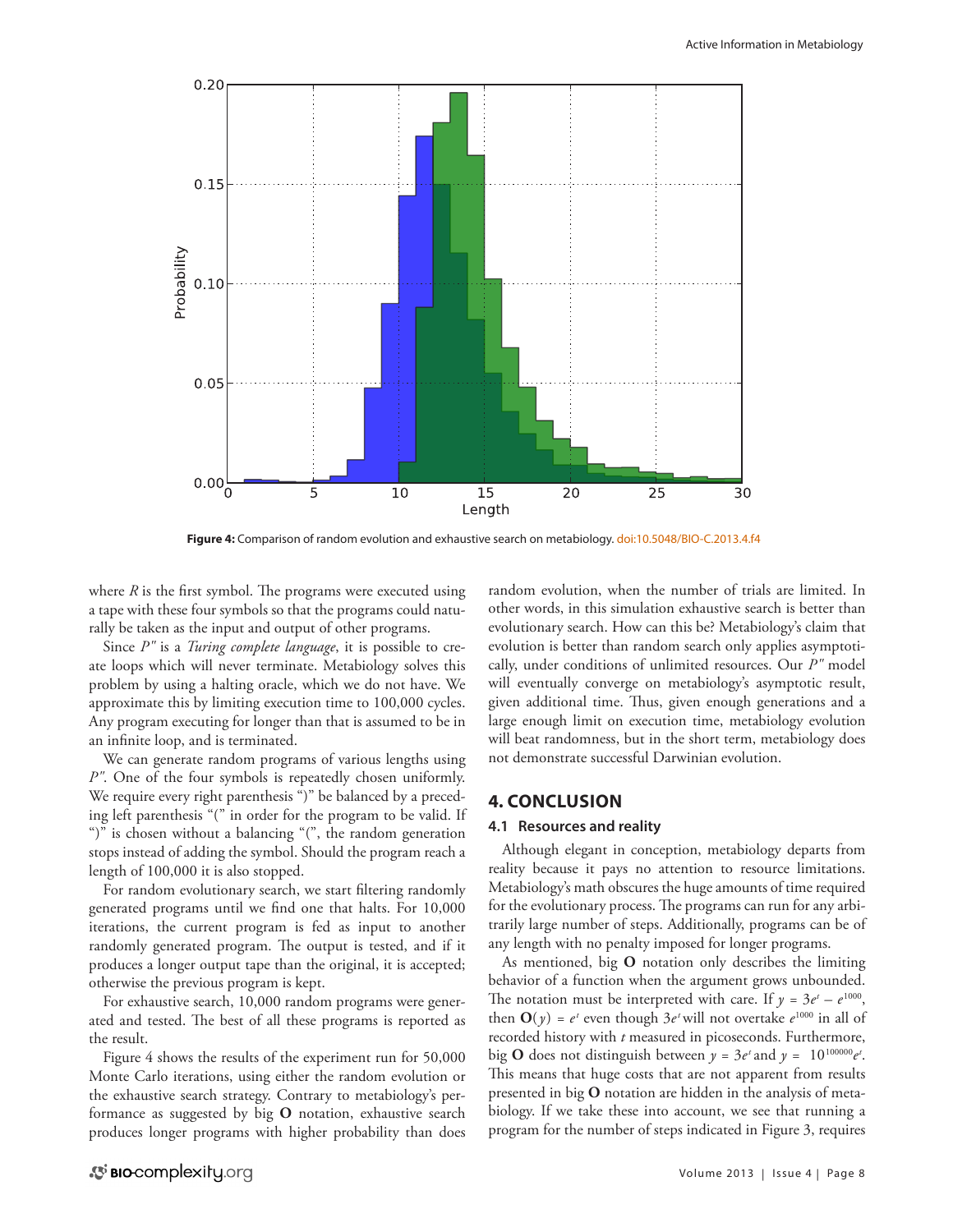more computational resources than are universally available [14,28].

The typical definition of the busy beaver problem is the search for the program that produces the largest number amongst a certain class of possible Turing machines. When this class is finite, there is a busy beaver program. One of the programs under consideration will produce the largest number, even though it is in general impossible to mechanically determine the correct answer.

Metabiology considers the class of *all* programs, not merely those limited by a certain size. As a result, there is no program that is a busy beaver, only some programs with larger output then others. It is always possible to produce a longer Turing machine program, which produces a larger number. To solve the busy beaver problem requires creativity, because the program must make the most out of limited resources. Metabiology lacks this requirement for creativity.

Chaitin notes that as his metabiology is made more biologically realistic he will probably be unable to prove results and instead have to be content with simulation. It seems that the first step toward making metabiology realistic would be the introduction of resource limitations. However, it is the very absence of limitations that makes the proofs work. We suspect that any emerging version of metabiology will be akin to Hamming oracle mining, or any one of a number of other computer models purporting to demonstrate Darwinian evolution [10– 14,22–25].

#### **4.2 Metabiology landscapes**

An interesting part of metabiology is the demonstration of evolution amongst Turing machine programs, which we would not suspect are suitable for the evolutionary process. We would

think that changing a single bit of a Turing machine program could produce very large changes in the output. As any computer programmer will tell you, landscapes of computer program fitness are the opposite of smooth. We would therefore not expect Darwinian evolution to fare well. Chaitin notes this when he writes [3], "The fitness landscape has to be very special for Darwinian evolution to work."

The environment for evolution to occur, therefore, has to be carefully designed. Indeed, in the paradigm of conservation of information, smooth landscapes can be source of significant active information [14]. Metabiology's construction of smooth landscapes is accomplished by running all viable programs, a computationally expensive approach that is only possible because there are no resource limitations.

While metabiology is fascinating, it falls short of demonstrating the abilities of undirected Darwinian evolution. Other programs have claimed to simulate Darwinian evolution. These incluvde AVIDA [11,23] and *ev* [12,33]. Like AVIDA and *ev,* metabiology makes use of external information sources to assist in the search. Like the simple Hamming oracle, the halting oracle can be mined for information with various degrees of sophistication. Evolution thus requires external sources of knowledge to work. The degree to which this knowledge is used can be assessed using the idea of active information.

Chaitin states [3], "For many years I have thought that it is a mathematical scandal that we do not have proof that Darwinian evolution works." In fact, mathematics has consistently demonstrated that undirected Darwinian evolution *does not*  work. The multiverse is neither large enough nor old enough [14,28]. Consistent with the laws of conservation of information, natural selection can only work using the guidance of active information, which can be provided only by a designer.

- 1. Cover TM, Thomas JA (2006) Elements of Information Theory. Second edition. Wiley-Interscience (Hoboken, NJ).
- 2. Chaitin GJ (1987) Algorithmic Information Theory (Cambridge Tracts in Theoretical Computer Science). Cambridge University Press (Cambridge).
- 3. Chaitin GJ (2013) Proving Darwin: Making Biology Mathematical. Vintage (New York).
- 4. Chaitin GJ (2002) The Limits of Mathematics: A course on Information Theory and the Limits of Formal Reasoning. Springer (New York).
- 5. Chaitin GJ (1999) The Unknowable. Springer (New York).
- 6. Chaitin GJ (2001) Exploring Randomness. Springer (New York).
- 7. Chaitin GJ (2002) Conversations with a Mathematician: Math, Art, Science and the Limits of Reason. Springer (New York).
- 8. Chaitin GJ (2006) Meta Math! The Quest for Omega. Vintage (New York).
- 9. Chaitin GJ (2007) Thinking About GÖdel and Turing: Essays on Complexity, 1970-2007. World Scientific (Singapore).
- 10. Dawkins R (1996) The Blind Watchmaker: Why the Evidence of Evolution Reveals a Universe without Design. Norton (New York).
- 11. Lenski RE, Ofria C, Pennock RT, Adami C (2003) The evolutionary origin of complex features. Nature 423: 139–144. **doi:**[10.1038/](http://dx.doi.org/10.1038/nature01568) [nature01568](http://dx.doi.org/10.1038/nature01568).
- 12. Schneider TD (2000) Evolution of biological information. Nucleic Acids Res 28: 2794–2799. **doi:**[10.1093/nar/28.14.2794](http://dx.doi.org/10.1093/nar/28.14.2794).
- 13. Thomas D (2010) War of the weasels: An evolutionary algorithm beats intelligent design. Skept Inq 43: 42–46.
- 14. Dembski WA, Marks II RJ (2009) Conservation of information in search: measuring the cost of success. IEEE T Syst Man Cy A 39: 1051–1061. **doi:**[10.1109/TSMCA.2009.2025027](http://dx.doi.org/10.1109/TSMCA.2009.2025027).
- 15. Ho Y-CHY-C, Zhao Q-CZQ-C, Pepyne DL (2003) The no free lunch theorems: Complexity and security. IEEE T Automat Contr 48(5) 783-793. **doi:**[10.1109/TAC.2003.811254](http://dx.doi.org/10.1109/TAC.2003.811254).
- 16. Koppen M, Wolpert DH, Macready WG (2001) Remarks on a recent paper on the "no free lunch" theorems. IEEE T Evolut Comput 5: 295–296. **doi:**[10.1109/4235.930318](http://dx.doi.org/10.1109/4235.930318).
- 17. Mitchell TM (1990) The need for biases in learning generalizations. In: Shavlik JW, Dietterich TG, editors. Readings in Machine Learning. Morgan Kaufmann (San Mateo, CA). pp. 184–190.
- 18. Pepyne DL, Ho Y-C (2001) Simple explanation of the no free lunch theorem of optimization. IEEE Decis Contr P 5: 4409- 4414. **doi:**[10.1109/.2001.980896](http://dx.doi.org/10.1109/.2001.980896).
- 19. Schaffer C (1994) A conservation law for generalization performance. In: Cohen W, Willian H, editors. Proceedings of the Eleventh International Machine Learning Conference. pp. 259 – 265.
- 20. Wolpert DH, Macready WG (1997) No free lunch theorems for optimization. IEEE T Evolut Comput 1: 67–82. **doi:**[10.1109/4235.585893](http://dx.doi.org/10.1109/4235.585893).